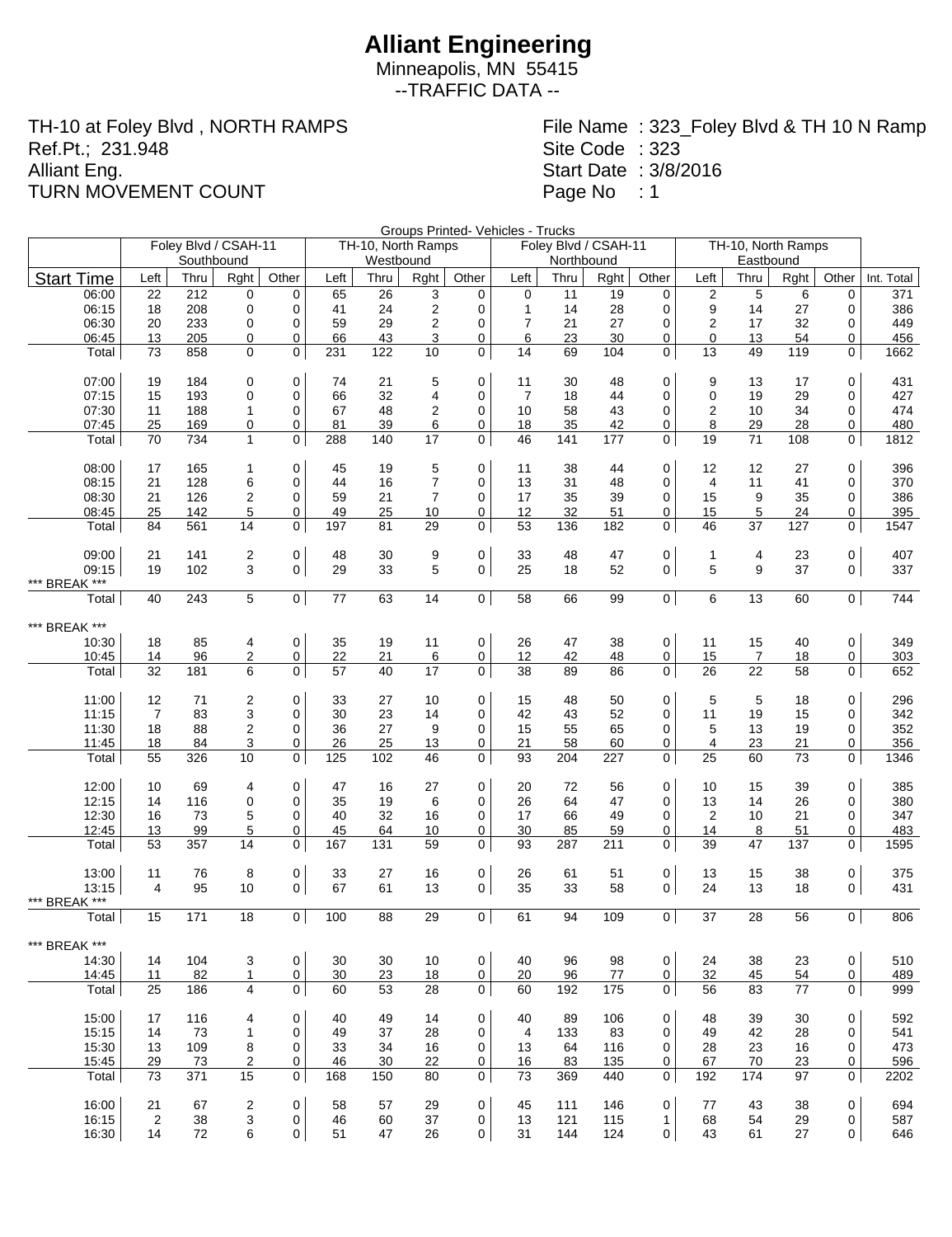Minneapolis, MN 55415 --TRAFFIC DATA --

TH-10 at Foley Blvd , NORTH RAMPS Ref.Pt.; 231.948 Alliant Eng. TURN MOVEMENT COUNT

File Name : 323\_Foley Blvd & TH 10 N Ramp Site Code : 323 Start Date : 3/8/2016 Page No : 2

|                    | Groups Printed- Vehicles - Trucks<br>TH-10, North Ramps |                      |                |          |      |                    |      |             |      |                      |      |             |      |      |      |          |            |
|--------------------|---------------------------------------------------------|----------------------|----------------|----------|------|--------------------|------|-------------|------|----------------------|------|-------------|------|------|------|----------|------------|
|                    |                                                         | Foley Blvd / CSAH-11 |                |          |      | TH-10, North Ramps |      |             |      | Foley Blvd / CSAH-11 |      |             |      |      |      |          |            |
|                    |                                                         | Southbound           |                |          |      | Westbound          |      |             |      | Northbound           |      |             |      |      |      |          |            |
| <b>Start Time</b>  | Left                                                    | Thru                 | Rght           | Other    | Left | Thru               | Rght | Other       | Left | Thru                 | Rght | Other       | Left | Thru | Rght | Other    | Int. Total |
| 16:45              | 10                                                      | 79                   | $\overline{2}$ | 0        | 65   | 39                 | 25   | 0           | 5    | 118                  | 111  | 0           | 91   | 75   | 26   | 0        | 646        |
| Total              | 47                                                      | 256                  | 13             | 0        | 220  | 203                | 117  | $\mathbf 0$ | 94   | 494                  | 496  | 1           | 279  | 233  | 120  | $\Omega$ | 2573       |
|                    |                                                         |                      |                |          |      |                    |      |             |      |                      |      |             |      |      |      |          |            |
| 17:00              | 13                                                      | 64                   | 0              | 0        | 52   | 52                 | 22   | 0           | 12   | 148                  | 148  | 0           | 65   | 58   | 53   | 0        | 687        |
| 17:15              | 15                                                      | 67                   | $\Omega$       | 0        | 38   | 48                 | 17   | 0           | 14   | 93                   | 117  | 0           | 55   | 70   | 46   |          | 580        |
| 17:30              | 12                                                      | 84                   | 0              |          | 35   | 49                 | 21   | 0           | 18   | 94                   | 126  |             | 77   | 55   | 34   |          | 605        |
| 17:45              | 23                                                      | 77                   | $\overline{2}$ | 0        | 54   | 31                 | 24   | 0           | 50   | 92                   | 74   | 0           | 78   | 58   | 24   |          | 587        |
| Total              | 63                                                      | 292                  | 2              | 0        | 179  | 180                | 84   | 0           | 94   | 427                  | 465  | $\mathbf 0$ | 275  | 241  | 157  | $\Omega$ | 2459       |
|                    |                                                         |                      |                |          |      |                    |      |             |      |                      |      |             |      |      |      |          |            |
| <b>Grand Total</b> | 630                                                     | 4536                 | 102            | 0        | 1869 | 1353               | 530  | 0           | 777  | 2568                 | 2771 | 1           | 1013 | 1058 | 1189 | $\Omega$ | 18397      |
| Apprch %           | 12                                                      | 86.1                 | 1.9            | 0        | 49.8 | 36.1               | 14.1 | 0           | 12.7 | 42                   | 45.3 | 0           | 31.1 | 32.5 | 36.5 | 0        |            |
| Total %            | 3.4                                                     | 24.7                 | 0.6            | 0        | 10.2 | 7.4                | 2.9  | 0           | 4.2  | 14                   | 15.1 | 0           | 5.5  | 5.8  | 6.5  | 0        |            |
| Vehicles           | 618                                                     | 4474                 | 101            | $\Omega$ | 1825 | 1321               | 520  | 0           | 758  | 2557                 | 2727 |             | 1007 | 1053 | 1160 | $\Omega$ | 18122      |
| % Vehicles         | 98.1                                                    | 98.6                 | 99             | 0        | 97.6 | 97.6               | 98.1 | 0           | 97.6 | 99.6                 | 98.4 | 100         | 99.4 | 99.5 | 97.6 | 0        | 98.5       |
| Trucks             | 12                                                      | 62                   |                | $\Omega$ | 44   | 32                 | 10   | 0           | 19   | 11                   | 44   | 0           | 6    | 5    | 29   | 0        | 275        |
| % Trucks           | 1.9                                                     | 1.4                  |                | 0        | 2.4  | 2.4                | 1.9  | 0           | 2.4  | 0.4                  | 1.6  | 0           | 0.6  | 0.5  | 2.4  | 0        | 1.5        |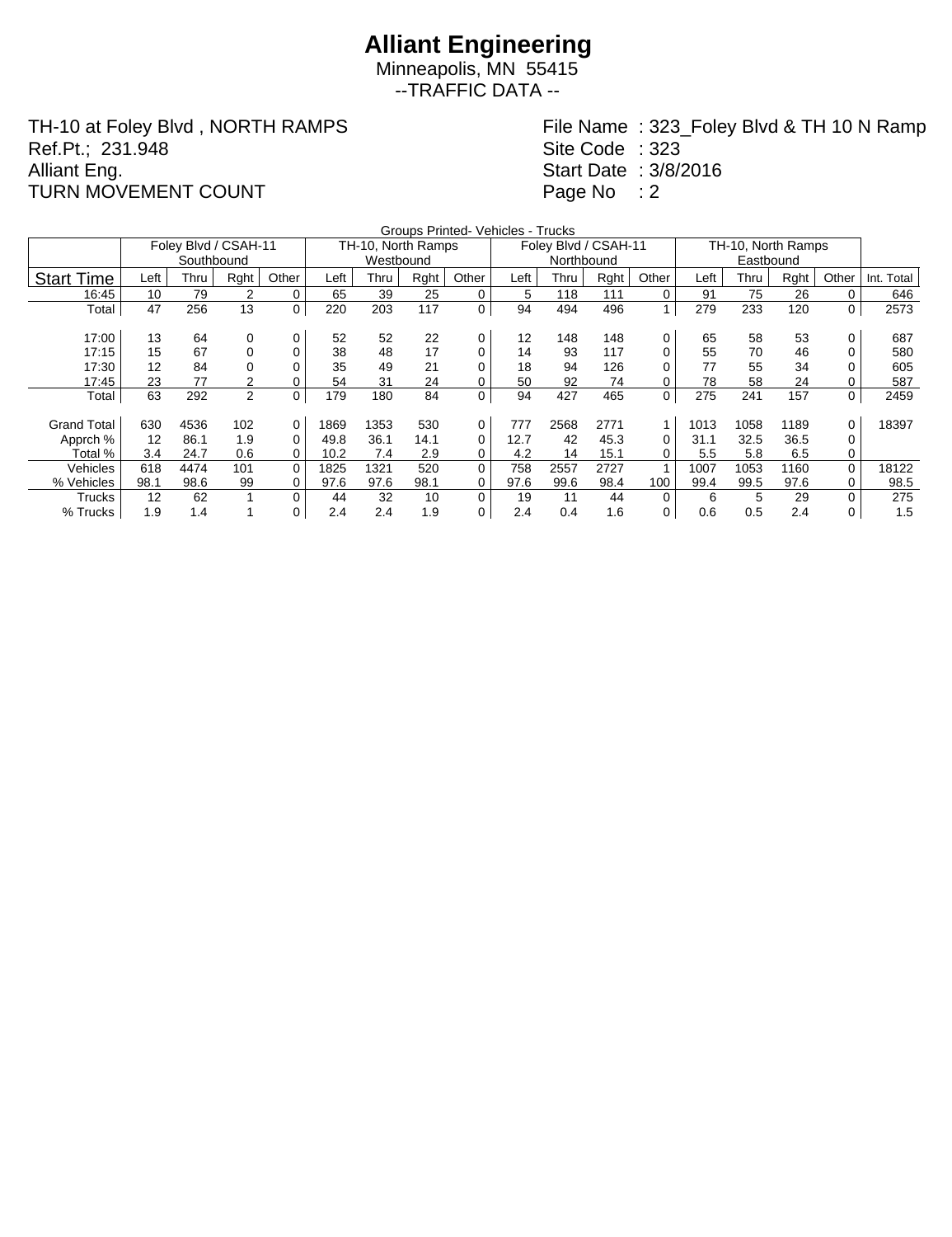Minneapolis, MN 55415 --TRAFFIC DATA --

TH-10 at Foley Blvd , NORTH RAMPS Ref.Pt.; 231.948 Alliant Eng. TURN MOVEMENT COUNT

File Name : 323\_Foley Blvd & TH 10 N Ramp Site Code : 323 Start Date : 3/8/2016 Page No : 3

|                                                      |            | Foley Blvd / CSAH-11 |      |       |            | TH-10, North Ramps |           |      |          |            |      | Foley Blvd / CSAH-11 |      |       |            |      |      | TH-10, North Ramps |       |            |            |  |  |
|------------------------------------------------------|------------|----------------------|------|-------|------------|--------------------|-----------|------|----------|------------|------|----------------------|------|-------|------------|------|------|--------------------|-------|------------|------------|--|--|
|                                                      | Southbound |                      |      |       |            |                    | Westbound |      |          |            |      | Northbound           |      |       |            |      |      | Eastbound          |       |            |            |  |  |
| <b>Start Time</b>                                    | Left       | Thru l               | Raht | Other | App. Total | Left               | Thru      | Rght | Other    | App. Total | Left | Thru                 | Raht | Other | App. Total | Left | Thru | Rght               | Other | App. Total | Int. Total |  |  |
| Peak Hour Analysis From 06:00 to 11:45 - Peak 1 of 1 |            |                      |      |       |            |                    |           |      |          |            |      |                      |      |       |            |      |      |                    |       |            |            |  |  |
| Peak Hour for Entire Intersection Begins at 07:00    |            |                      |      |       |            |                    |           |      |          |            |      |                      |      |       |            |      |      |                    |       |            |            |  |  |
| 07:00                                                | 19         | 184                  |      |       | 203        | 74                 | 21        |      |          | 100        | 11   | 30                   | 48   |       | 89         | 9    | 13   | 17                 |       | 39         | 431        |  |  |
| 07:15                                                | 15         | 193                  | 0    |       | 208        | 66                 | 32        |      |          | 102        |      | 18                   | 44   | 0     | 69         |      | 19   | 29                 | 0     | 48         | 427        |  |  |
| 07:30                                                | 11         | 188                  |      |       | 200        | 67                 | 48        |      |          | 117        | 10   | 58                   | 43   | 0     | 111        |      | 10   | 34                 | 0     | 46         | 474        |  |  |
| 07:45                                                | 25         | 169                  |      |       | 194        | 81                 | 39        |      |          | 126        | 18   | 35                   | 42   |       | 95         |      | 29   | 28                 |       | 65         | 480        |  |  |
| <b>Total Volume</b>                                  | 70         | 734                  |      |       | 805        | 288                | 140       | 17   |          | 445        | 46   | 141                  | 177  | 0     | 364        | 19   |      | 108                | 0     | 198        | 1812       |  |  |
| % App. Total                                         | 8.7        | 91.2                 | 0.1  |       |            | 64.7               | 31.5      | 3.8  | $\Omega$ |            | 12.6 | 38.7                 | 48.6 | 0     |            | 9.6  | 35.9 | 54.5               |       |            |            |  |  |
| PHF                                                  | 700        | .951                 | .250 | .00C  | .968       | .889               | 729       | .708 | .000     | .883       | .639 | .608                 | .922 | .000  | .820       | .528 | .612 | .794               | .000  | .762       | .944       |  |  |